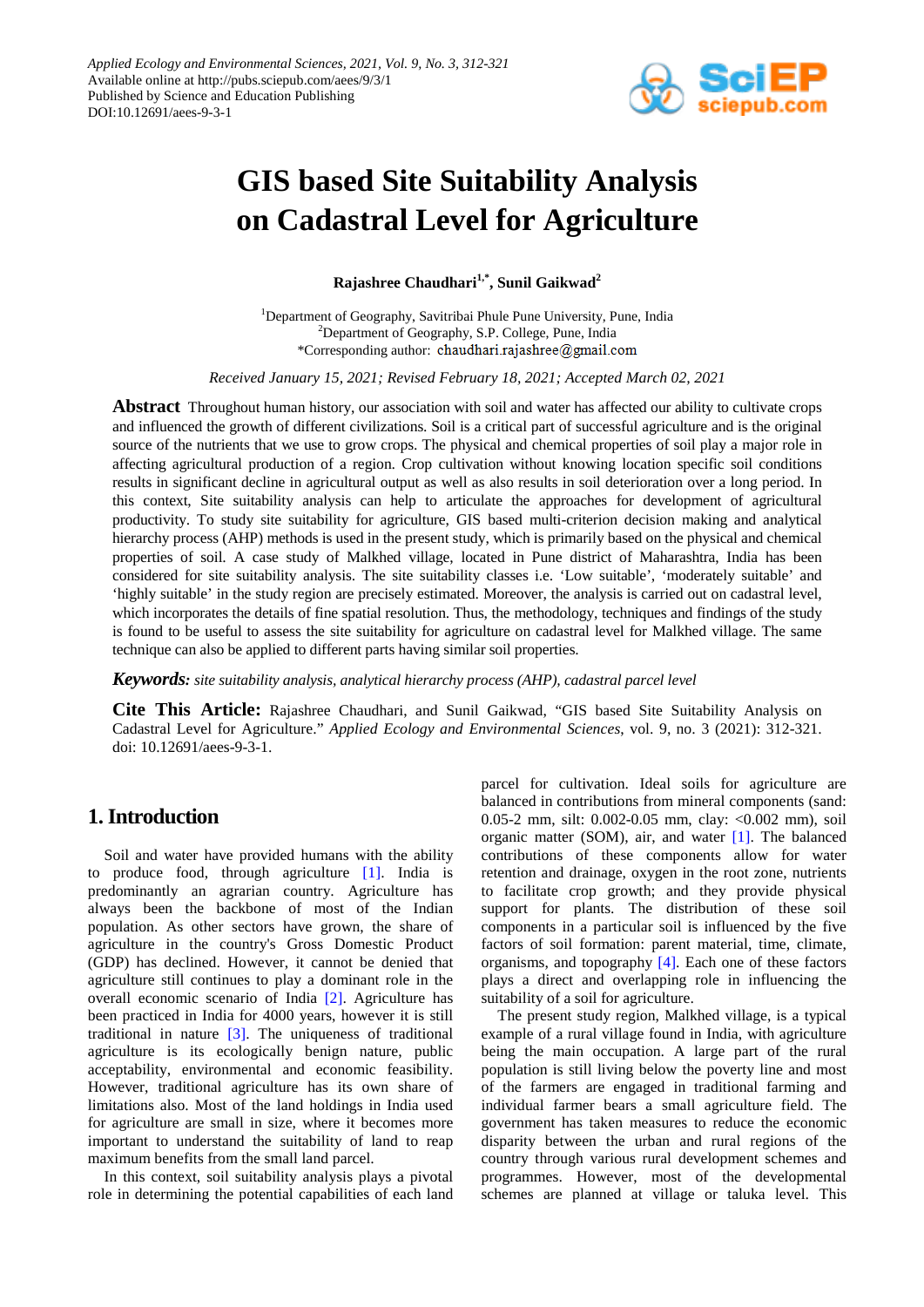approach generalizes the soil conditions observed over a given region, seldomly benefitting individual farmers.

Every land parcel (farm land) has its own varying soil physical and chemical properties. Its usefulness and requirements need to be determined at cadastral level, so that it can make individual farmers self-sustainable and ultimately lead to socio-economic development of the entire village. In this context, soil suitability analysis can help to categorize the land parcels, and eventually help to establish the strategies for the development of agricultural productivity for each land parcel. Geographical Information System (GIS) is a useful technique for site suitability analysis, when combined with remote sensing data, as the data pertains to finer spatial resolution. The integration of multi-criteria decision analysis approaches in GIS provides a powerful spatial decision support system which offers the opportunity to efficiently produce land suitability maps. The combination of AHP with GIS is a new trend in land suitability analysis. AHP and GIS based LSA has widely been applied to numerous land suitability assessment problems in the last few decades [\[5,6,7,8,9,10,11,12\].](#page-8-4) With these aspects in background, the research study attempts to select the suitable site for agriculture on cadastral level using multi-criteria analysis and analytical hierarchy process (AHP) through GIS application. The study also aims to generate a gat level (land parcel level) GIS based resource profile and its

assessment which will be helpful to demarcate suitable site for agriculture.

## **2. Introduction to Study Region**

The case study of Malkhed village is taken as a representation for the land assessment at cadastral level of any given rural region. Malkhed village is situated in Mulshi taluka towards the western part of Pune district of Maharashtra state. The geographical extent of the region is from 18°22'30"N to 18°24'00''N latitudes and from 73°41'45''E to 73°43'00'E longitudes. The location of the study region is shown in [Figure 1.](#page-1-0)

The main occupation of the village is agriculture, which primarily depends on the monsoonal rainfall received during June to September in this region. The region is characterised by hilly and undulating topography with red to reddish brown soils. These soils are not very fertile, but paddy cultivation is extensively practised in the region, owing to the high rainfall received in the area. However, most of the farms found in this area are small in size, thus limiting the scope of using modern machinery for enhancing agricultural productivity. The village has been divided into total 320 cadastral parcels, called as 'gats', over which the site suitability analysis has been carried out.

<span id="page-1-0"></span>

**Figure 1**. Study region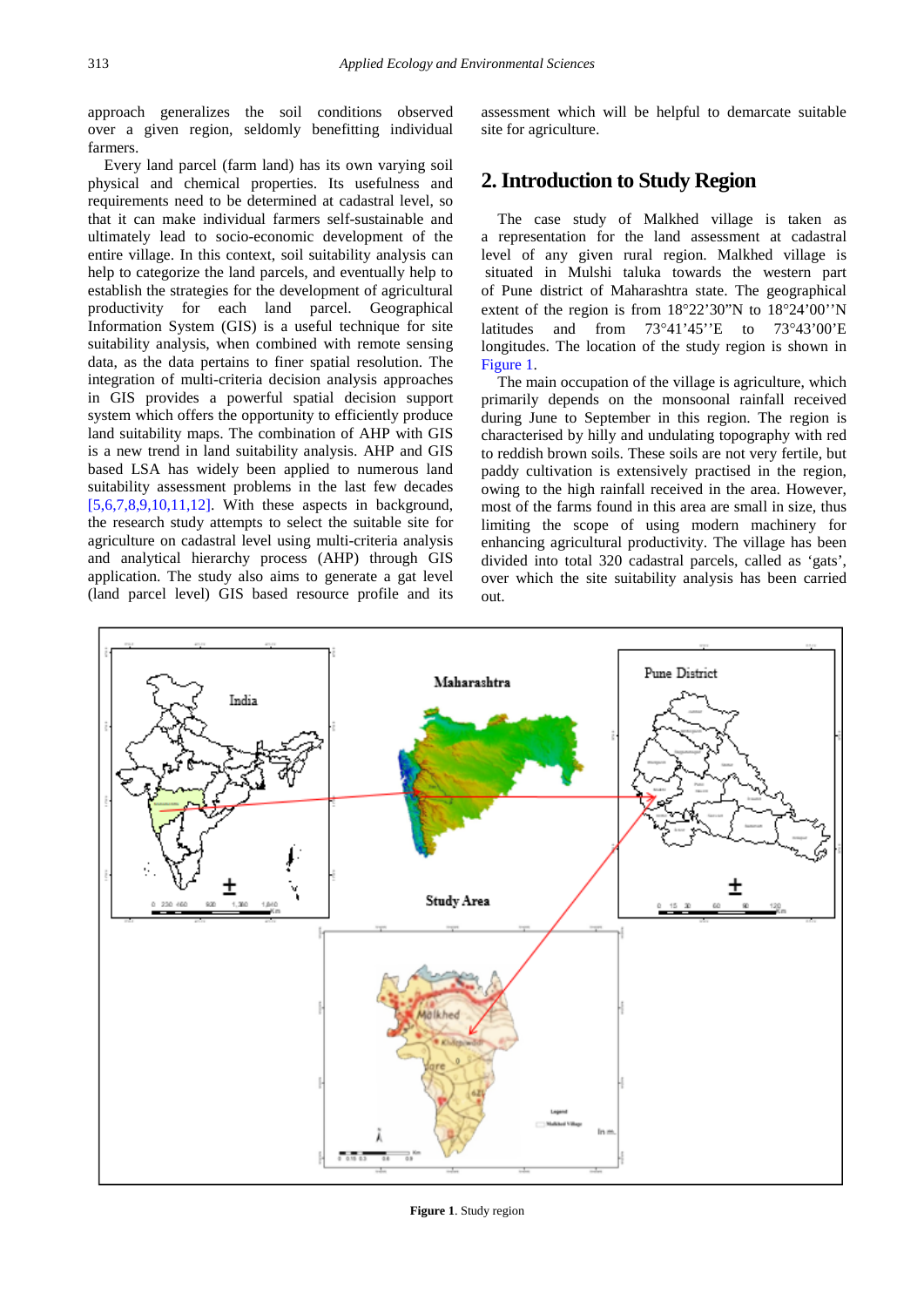## **3. Data and Methodology**

Topographical map of scale 1:50000 (47/F/11 and 47/F/15) and high-resolution satellite data (IRS P2 (Resource Sat-2) (LISS -IV) was used. Cadastral level map was procured from Soil survey department at a scale of 1:5000. A total of 33 soil samples were collected from the study region, well-distributed throughout the study region. The present analysis was divided into two major phases, namely

1. Field work and ground data collection- To collect soil samples and for ground truth verification (using GPS) of the LU/LC classes derived through satellite data.

2. Laboratory work - Soil analysis, Preparation of thematic maps and multi criteria analysis and analytical hierarchy process (AHP) for site suitability analysis.

The standard procedure followed for analysing soil's physical and chemical properties is given i[n Table 1.](#page-2-0)

Using Arc GIS 9.2. platform, various thematic maps

namely, Relief Map, Drainage maps, land use/land cover, Geomorphology are generated from satellite image on cadastral map. On the basis of all these thematic layers weightage is given to each Cadastral Parcel as per their spatial information extracted from Satellite imagery and base map. The thematic layers of supporting database, such as demographic, climatic, soil and forest cover data, were collected from statistical handbook of Census of India, India Meteorological Department, Soil survey department and Forest department, respectively. The standard basic elements for interpretation are applied on this satellite digital image so as to extract the entropy or information extent in accordance with the above-mentioned thematic maps. This extracted information at the end of the interpretation process of all these thematic maps is used for generation of further conditional based queries. The output answer of these queries is helpful in analysis, theme-based model building and decision making. A detailed flow-chart of the methodology adopted is depicted in [Figure 2.](#page-2-1)

<span id="page-2-0"></span>

| Sr. No. | <b>Parameter</b>           | <b>Method</b>                              | <b>Reference</b> |
|---------|----------------------------|--------------------------------------------|------------------|
|         | Particle size fractions    | Dry sieve method + Osborne's Beaker Method | [13]             |
|         | <b>Bulk</b> density        | Keen's and Raczkowski Cup (1921)           | $[13]$           |
| 3       | Water-holding capacity (%) | Keen-Rackzowski box Method                 | [13]             |
|         | $pH(1:2.5)$ soil: water)   | pH meter                                   | [14]             |
| 5       | A1                         | Gravimetric Method                         | $[13]$           |
| 6       | Fe                         | Gravimetric Method                         | [13]             |
|         | Si                         | Gravimetric Method                         | [13]             |
| 8       | Ca and Mg                  | Titration method                           | [13]             |
| 9       | CaCO <sub>3</sub>          | Rapid Titration method                     | $[13]$           |
| 10      | Organic carbon             | Walkley & Black digestion method           | [14]             |

<span id="page-2-1"></span>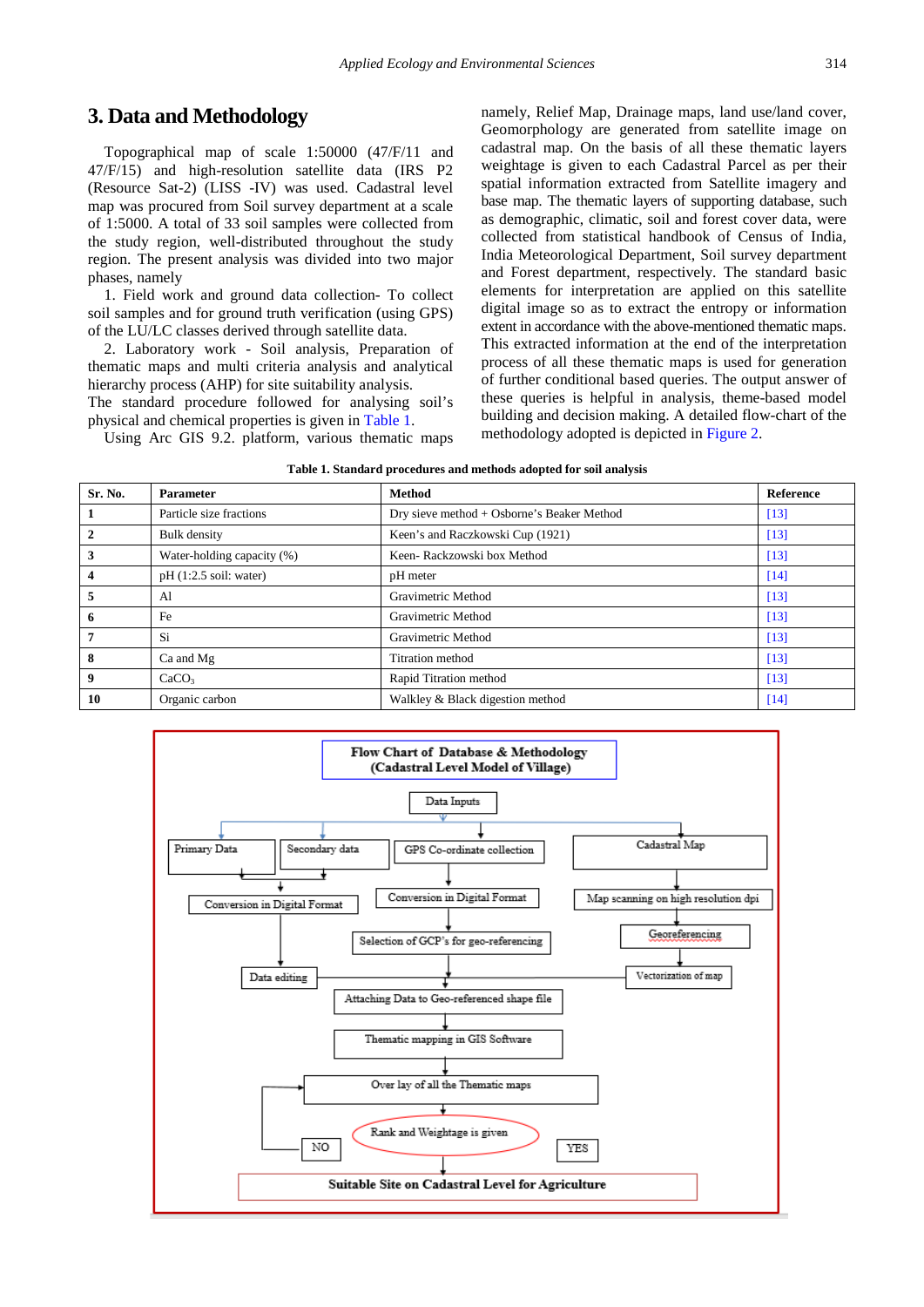# **4. Analysis and Results**

The physical and chemical properties of 33 soil samples were analysed in laboratory. Some of the characteristics could not be computed due to damage of the soil sample. The results obtained are tabulated in [Table 2](#page-3-0) and [Table 3,](#page-3-1) which are taken as input data for the present analysis.

The landuse/ landcover (LULC) classification was performed using the unsupervised classification technique for the LISS - IV satellite image acquired from IRS P2 (Resource Sat - 2) for the year 2012. The satellite image had a spatial resolution of 5.8 m, which was a sufficiently finer resolution to map the region on a cadastral level. The classification accuracy assessment was performed using Garmin eTrex<sup>®</sup> 10 GPS device with  $\pm 15$ m positional accuracy.

The LULC map classified the region into 10 classes, each of them relating to agricultural activity. The detailed map showing the LULC classification for the entire region is depicted in [Figure 3.](#page-4-0) [Table 4](#page-5-0) gives a representation of the LULC statistics for Malkhed village for these 10 classes, analysed for the year 2012.

<span id="page-3-0"></span>

| Sr.<br>no.     | Depth<br>in cm | Colour     | CS<br>$\frac{0}{0}$ | MS<br>$\frac{0}{0}$ | Silt<br>$\%$ | Clay<br>$\%$ | Textural<br>Class | <b>Bulk Density</b><br>(gm/cc) | <b>SP</b><br>Gravity<br>(gm/cc) | Porosity<br>$\%$ | Moisture<br>$\frac{0}{0}$         | <b>WHC</b><br>$\%$ | Soil<br>PH |
|----------------|----------------|------------|---------------------|---------------------|--------------|--------------|-------------------|--------------------------------|---------------------------------|------------------|-----------------------------------|--------------------|------------|
| $\mathbf{1}$   | $0 - 33$       | 7.5YR, 5/4 | 47.04               | 15.1                | 30.76        | 7.1          | SC                | 1.27                           | 1.95                            | 60.2             | 4.85                              | 71.61              | 7.8        |
| $\mathfrak{2}$ | $0-13$         | 2.5YR, 6/4 | 49.14               | 15.7                | 37.66        | 7.5          | <b>SCL</b>        | 1                              | 1.8                             | 49.8             | 4.7                               | 70.45              | 7.6        |
| 3              | $0-12.5$       | 10YR, 2/1  | 47.53               | 9.52                | 33.45        | 12.5         | $\mathbf C$       | 0.774                          | 2.312                           | 66.52            | 4.35                              | 55.49              | 9.7        |
| $\overline{4}$ | $0 - 14$       | 2.5YR, 6/4 | 53.72               | 6                   | 27.78        | 12.5         | $\overline{C}$    | 1.27                           | 1.93                            | 61.73            | 5.5                               | 78.05              | 7.5        |
| 5              | $0 - 14$       | 2.5YR, 6/4 | 46.85               | 41.15               | 6            | 6            | <b>SC</b>         | 1.29                           | 2.19                            | 41.1             | $\frac{1}{2^k}$                   | $\ast$             | 7.2        |
| 6              | $0 - 33$       | 7.5YR, 5/4 | 54.23               | 4.3                 | 30.47        | 11           | <b>SC</b>         | 1.08                           | 1.8                             | 53.82            | 7.05                              | 54.91              | 7.05       |
| $\overline{7}$ | $0-10$         | 7.5YR, 5/4 | 56.8                | 18                  | 15.2         | 10           | <b>SCL</b>        | 0.43                           | 1.36                            | 68               | $\frac{1}{2}$                     | $\ast$             | 6.7        |
| 8              | $0 - 10$       | 7.5YR, 5/5 | 59.85               | 19                  | 12           | 9.15         | CL                | 1.09                           | 1.72                            | 36.22            | $\frac{1}{2}$                     | $\ast$             | 7.55       |
| 9              | $0 - 17$       | 10YR, 2/1  | 70.66               | 16.9                | 22.69        | 9.75         | <b>SC</b>         | 1.296                          | 2.7                             | 52.06            | 4.05                              | 62.94              | 9.9        |
| 10             | $0-9$          | 7.5YR, 5/4 | 44.17               | 15.1                | 30.73        | 10           | $\mathbf C$       | 1.27                           | 1.96                            | 60.2             | 4.82                              | 71.61              | 7.8        |
| 11             | $0 - 35$       | 7.5YR, 5/4 | 53.72               | 6                   | 27.78        | 12.5         | <b>SL</b>         | 1.27                           | 1.93                            | 61.93            | 5.6                               | 78.05              | 7.5        |
| 12             | $0 - 13$       | 10YR, 5/1  | 30.47               | 11.1                | 23.43        | 35           | L                 | 0.92                           | 1.6                             | 60.05            | 6.45                              | 70.18              | 7.6        |
| 13             | $0 - 30$       | 7.5YR, 5.4 | 40.47               | 11.1                | 23.43        | 35           | $\mathbf C$       | 0.92                           | 1.6                             | 60.05            | 6.45                              | 70.18              | 7.6        |
| 14             | $0 - 15$       | 2.5YR, 6/4 | 18.83               | 40.6                | 37.35        | 3.25         | $\mathbf C$       | 1.06                           | 1.8                             | 48.27            | 4.42                              | 53                 | 6.2        |
| 15             | $0 - 14$       | 7.5Yr,4/4  | 50.72               | 5.15                | 30.13        | 14           | $\mathbf C$       | 1.1                            | 1.87                            | 49.13            | 5.65                              | 45.13              | 7.15       |
| 16             | $0 - 16$       | 7.5YR,4/4  | 43.47               | 11.6                | 29.93        | 15           | $\overline{SC}$   | 1.08                           | 1.7                             | 49.13            | 3.75                              | 42.02              | 7.03       |
| 17             | $0 - 11$       | 7.5YR,4/4  | 78.67               | 5.69                | 22.64        | 13           | $\mathbf C$       | 1.05                           | 1.69                            | 56.48            | 8.55                              | 49.34              | 6.96       |
| 18             | $0 - 18$       | 7.5YR, 5/4 | 43.95               | 7.75                | 35.8         | 12.5         | $\mathbf C$       | 1.13                           | 1.86                            | 60               | 4.6                               | 66.22              | 6.58       |
| 19             | $0 - 20$       | 7.5YR, 2/1 | 37.76               | 18.8                | 35.94        | 7.5          | $\mathbf C$       | 1.11                           | 1.91                            | 53.93            | 3.5                               | 64.61              | 7.6        |
| 20             | $0 - 15$       | 10YR, 5/1  | 35.07               | 11.1                | 33.83        | 20           | <b>SCL</b>        | 1.04                           | 1.69                            | 56.02            | 5.2                               | 66.93              | 7.6        |
| 21             | $0 - 20$       | 7.5YR, 5/4 | 35.07               | 11.1                | 33.83        | 20           | CL                | 1.04                           | 1.69                            | 56.02            | 5.2                               | 66.93              | 7.6        |
| 22             | $0-19$         | 7.5YR, 5/4 | 30.02               | 19.8                | 32.68        | 17.5         | <b>SCL</b>        | 1.08                           | 1.96                            | 56.58            | 3.05                              | 66.92              | 7.4        |
| 23             | $0-10$         | 7.5YR, 5/4 | 45.42               | 7.75                | 29.63        | 17.2         | CL                | 1.23                           | 1.34                            | 8.37             | $\frac{1}{2^k}$                   | $\ast$             | 6.38       |
| 24             | $0 - 10$       | 7.5YR, 5/4 | 25                  | 48                  | 14           | 13           | <b>SCL</b>        | 0.83                           | 2.08                            | 60.15            | $\frac{d\mathbf{x}}{d\mathbf{x}}$ | $*$                | 7.5        |
| 25             | $0-19$         | 10 YR, 6/1 | 30.02               | 19.8                | 32.68        | 17.5         | <b>SCL</b>        | 1.08                           | 1.96                            | 56.28            | 8.05                              | 56.92              | 7.4        |
| 26             | $0 - 15$       | 10YR, 5/1  | 53.32               | 14.6                | 32.08        | 10           | <b>SC</b>         | 1.03                           | 1.95                            | 65.26            | 6.25                              | 66.77              | 7.5        |
| 27             | $0 - 15$       | 7.5YR,4/4  | 43.46               | 11.6                | 29.93        | 15           | $\mathbf C$       | 1.08                           | 1.7                             | 44.95            | 3.75                              | 54.02              | 7.03       |
| 28             | $0 - 10$       | 7.5YR, 5/4 | 42                  | 15                  | 20           | 23           | <b>SCL</b>        | 1.08                           | 2.85                            | 62.36            | $\frac{1}{2}$                     | $\ast$             | 7.6        |
| 29             | $0-10$         | 7.5YR, 5/4 | 17                  | 12                  | 46           | 25           | CL                | 1.25                           | 1.47                            | 15.06            | $\frac{1}{2}$                     | $\ast$             | 7.6        |
| 30             | $0 - 10$       | 7.5YR, 5/4 | 39                  | 15                  | 28           | 18           | <b>SCL</b>        | 1.59                           | 1.75                            | 9.4              | $\frac{d\mathbf{x}}{d\mathbf{x}}$ | $\ast$             | 6.9        |
| 31             | $0 - 10$       | 7.5YR, 5/4 | 44                  | 14                  | 17           | 13           | <b>SCL</b>        | 1.53                           | 1.63                            | 6.46             | $\frac{1}{2^k}$                   | $\ast$             | 6.6        |
| 32             | $0 - 17$       | 7.5YR,4/4  | 45.67               | 14.9                | 29.15        | 10.3         | <b>SC</b>         | 1.07                           | 1.9                             | 55.2             | 6.1                               | 53.66              | 6.48       |
| 33             | $0 - 11$       | 5YR,4/4    | 45.95               | 14.9                | 29.15        | 10           | $\mathbf C$       | 1.07                           | 1.9                             | 46.22            | 6.1                               | 53.66              | 6.48       |

**Table 2. Analysis of physical properties of 33 soil samples**

Note: \* not calculated.

#### **Table 3. Analysis of chemical properties of 33 soil samples**

<span id="page-3-1"></span>

| Sr.<br>No. | T.S.S<br>% | Organic Carbon % | Organic Matter % | CaCO <sub>3</sub><br>% | Fe<br>% | Al<br>% | Si<br>% |
|------------|------------|------------------|------------------|------------------------|---------|---------|---------|
|            | 0.2        | 0.57             | 0.98             | 3.4                    | $\ast$  | *       | 火       |
|            | 0.26       | 0.69             | 1.18             | 4.7                    | *       | ×       |         |
|            | 0.24       | 0.02             | 0.05             | 0.05                   | 20.1    | 12.3    | 22.3    |
|            | 0.23       | 0.72             | 1.24             |                        | *       | *       | 水       |
|            | 0.3        | 0.15             | 0.27             | 25.4                   | 17.9    | 13.18   | 71.73   |
|            | 0.33       | 0.93             | 1.6              | 2.8                    | $\star$ | $*$     | 水       |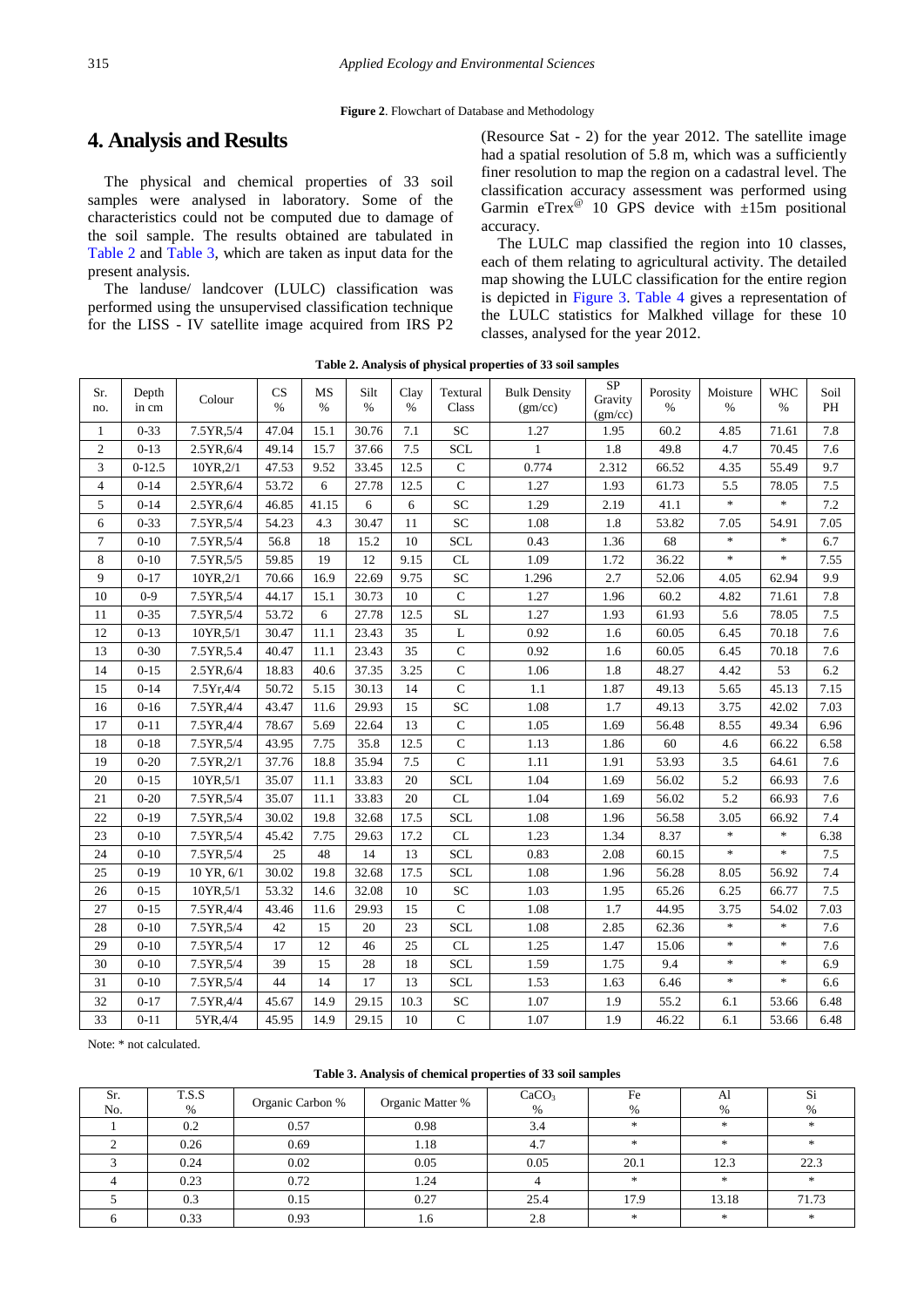| Sr.<br>No. | T.S.S<br>$\%$ | Organic Carbon % | Organic Matter % | CaCO <sub>3</sub><br>$\%$ | Fe<br>$\%$ | Al<br>$\%$     | Si<br>$\%$                |
|------------|---------------|------------------|------------------|---------------------------|------------|----------------|---------------------------|
| $\tau$     | 0.2           | 0.23             | 0.4              | 18                        | 1555       | 12.42          | 45.13                     |
| 8          | 0.2           | 0.04             | 0.07             | 13                        | 20.3       | 14.54          | 70.12                     |
| 9          | 0.22          | 0.008            | 0.014            | 0.06                      | 18.1       | 10.2           | 20.1                      |
| 10         | 0.2           | 0.57             | 0.98             | 3.4                       | 13.2       | 14.34          | 20.22                     |
| 11         | 0.23          | 0.72             | 1.24             | 4.9                       | 11.2       | 15.3           | 22.34                     |
| 12         | 0.14          | 0.27             | 0.46             | 3                         | $0.8\,$    | $\overline{0}$ | $\overline{0}$            |
| 13         | 0.14          | 0.27             | 0.46             | $2.8\,$                   | 12.3       | 16.3           | 20.35                     |
| 14         | 0.17          | 1.06             | 1.82             | 1.7                       | 10.3       | 13.48          | 22.34                     |
| 15         | 0.23          | 0.82             | 1.41             | 2.8                       | $\ast$     | $\approx$      | $\pm$                     |
| 16         | 0.23          | 0.96             | 1.65             | 2.5                       | $\ast$     | $\ast$         | $\gg$                     |
| 17         | 0.33          | 1.27             | 2.189            | $\mathfrak{Z}$            | $\ast$     | $\ast$         | $\ensuremath{\mathbf{x}}$ |
| 18         | 0.24          | 0.6              | 1.03             | $\overline{c}$            | 12.3       | 14.5           | 22.37                     |
| 19         | 0.21          | 0.51             | 0.88             | 4.5                       | 10.11      | 14.5           | 18.34                     |
| 20         | 0.13          | 1.12             | 1.93             | 2.8                       | $\ast$     | $\ast$         | $\#$                      |
| 21         | 0.13          | 0.12             | 1.93             | $\overline{3}$            | 11.22      | 16.12          | 20.22                     |
| 22         | 0.18          | 0.72             | 1.24             | 3.2                       | 11.34      | 16.5           | 20.25                     |
| 23         | 0.4           | 0.31             | 0.54             | 32.4                      | 20.28      | 14.54          | 2.015                     |
| 24         | 0.2           | 0.13             | 0.22             | 16                        | 20.28      | 15.6           | 74.15                     |
| 25         | 0.18          | 0.27             | 1.24             | 3.2                       | $\ast$     | $\approx$      | $\pm$                     |
| 26         | 0.11          | 0.82             | 1.41             | 2.9                       | $\ast$     | $\ast$         | $\star$                   |
| 27         | 0.23          | 0.96             | 1.65             | 2.5                       | 10.31      | 15.34          | 26.34                     |
| 28         | 0.5           | 0.2              | 0.35             | 20.4                      | 17.44      | 11.81          | 57.62                     |
| 29         | 0.1           | 0.08             | 0.14             | 25.4                      | 22.04      | 14.69          | 18.13                     |
| 30         | 0.2           | 0.08             | 0.14             | 7.4                       | 15.41      | 13.78          | 8.463                     |
| 31         | 0.2           | 0.2              | 0.35             | 9                         | 18.52      | 6.212          | 72.93                     |
| 32         | 0.4           | 0.82             | 1.41             | 2.8                       | 12.35      | 16.17          | 25.33                     |
| 33         | 0.4           | 0.82             | 1.41             | 2.8                       | $\ast$     | $\ast$         | $\frac{1}{2}$             |

<span id="page-4-0"></span>Note: \* not calculated.



**Figure 3**. LULC Map of Malkhed village 2012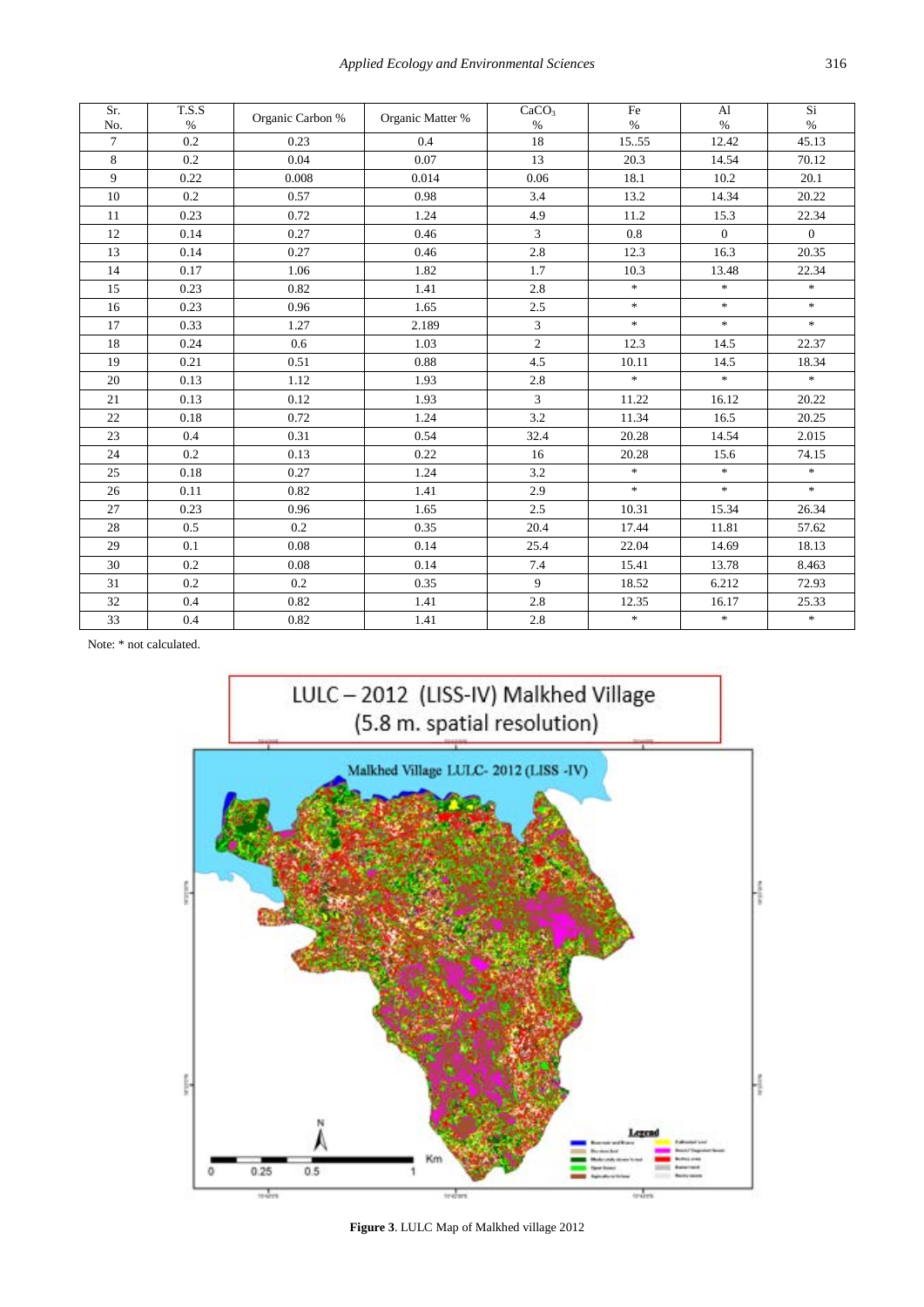<span id="page-5-0"></span>

| Sr. No | <b>Land cover class</b> | Area in Ha | Area in % |
|--------|-------------------------|------------|-----------|
| 1      | Reservoir and rivers    | 2.86       | 1.49      |
| 2      | Dry river bed           | 3.05       | 1.59      |
| 3      | Moderately dense forest | 4.32       | 2.25      |
| 4      | Open forest             | 17.24      | 8.97      |
| 5      | Agricultural fallow     | 74.02      | 38.51     |
| 6      | Cultivated land         | 17.01      | 8.85      |
| 7      | Scrub / degraded        | 28         | 14.57     |
| 8      | Barren land             | 2.02       | 1.05      |
| 9      | Settlement              | 41.81      | 21.75     |
| 10     | Rocky waste land        | 2.57       | 1.34      |
|        | Total                   | 192.9      | 100       |

**Table 4. LULC Statistics 2012 (LISS-IV) Malkhed Village**

#### **4.1. Cadastral Parcel Level Suitability**

All the 320 cadastral parcels of the Malkhed have been prioritized, considering the results of the physical and chemical properties of the soil. The suitability limits for agriculture or plantation are taken from the Soil Survey and testing department, as given in [Table 5.](#page-5-1)

|  | Table 5. Suitability limits of soil for agricultural and plantation |  |  |  |
|--|---------------------------------------------------------------------|--|--|--|
|--|---------------------------------------------------------------------|--|--|--|

<span id="page-5-1"></span>

|                     | High                        | Moderate                      | Less                        |
|---------------------|-----------------------------|-------------------------------|-----------------------------|
| <b>Bulk Density</b> | $< 1.20$ gm/cm <sup>3</sup> | 1.20 to 1.40 $\text{gm/cm}^3$ | $< 1.40$ gm/cm <sup>3</sup> |
| Porosity            | $<$ 40%                     | 40 to 60%                     | $>60\%$                     |
| pΗ                  | 6.00 to 7.00                | 7.00 to 7.50                  | >7.50                       |
| CaCo <sub>3</sub>   | $<2.50\%$                   | 2.50 to 5.00%                 | $>5.00\%$                   |
| Organic carbon      | $>0.60\%$                   | 0.40 to 0.60%                 | $< 0.40\%$                  |

On the basis of priority within the properties cumulative weightage have been assigned to each of the cadastral parcels. Based on ranks cadastral parcels are have been grouped into: high priority, moderate priority, and less priority.

## **4.1.1. Suitability as Per Physical Properties**

The cadastral parcels with different suitability levels are shown in [Table 6.](#page-5-2)

<span id="page-5-2"></span>

| Sr. No | <b>Suitability</b><br>classes | <b>Priority classes based on Physical Properties</b>                                                                                                                                                                                                                                                                                                                                                                                                                                                                                                                                                                                                                                                                                      | No of Land<br>parcel | Area in Ha.<br>$(in \frac{9}{6})$ |
|--------|-------------------------------|-------------------------------------------------------------------------------------------------------------------------------------------------------------------------------------------------------------------------------------------------------------------------------------------------------------------------------------------------------------------------------------------------------------------------------------------------------------------------------------------------------------------------------------------------------------------------------------------------------------------------------------------------------------------------------------------------------------------------------------------|----------------------|-----------------------------------|
| 1.     | High                          | 4, 5, 6, 7, 8, 23, 23, 23, 31 to 44, 56 to 64, 64a, 65, 66, 66a, 67, 69 to 82, 101 to 104, 106, 121 to<br>123, 126, 127, 127a, 128 to 130, 132, 133, 135, 136, 136, 139, 141, 142, 142a, 142b, 143 to<br>146,146a,149,152,155, 156,158 to 163,163a,164,166 to 168,171 to 182,185,186, 188,<br>188a, 189 to 192, 194, 195, 197, 200 to 208, 212 to 217, 219 to 222, 222a, 224 to<br>228,228a,229 to 233,236,238,240,240a, 241 to 243, 246, 248, 249, 251,254,255,257 to<br>259.267.268.278, 279.279a, 280 to 284.287 to 292.294 to 297.299 to 315.319.320.326 to<br>329.<br>331 to 333, 334, 335, 335a, 336, 336a, 338 to 345, 347, 347a, 348 to 351,<br>353,355,357,358,362,366,371,391 to 401,407, 408,410,453, 456,458,461,462,464,500. | 248                  | 147.2<br>(76.31)                  |
| 2.     | Moderate                      | 3,6a,8a,9, 45 to 49, 49a, 50, 52 to 55,64b,65a,<br>147,148,150,151,156a, 184,324,333a, 359 to 361, 363,363a, 364,365, 366a, 368,372 to<br>378.                                                                                                                                                                                                                                                                                                                                                                                                                                                                                                                                                                                            | 41                   | 29.9<br>(15.50)                   |
| 3.     | Low                           | 51,83,84,86 to 95,107 to 115,119,120,124,139a,<br>165.169.170.183.199.                                                                                                                                                                                                                                                                                                                                                                                                                                                                                                                                                                                                                                                                    | 31                   | 15.8<br>(8.19)                    |

<span id="page-5-3"></span>

**Figure 4**. Cadastral level suitability of land for agriculture based on physical properties of soil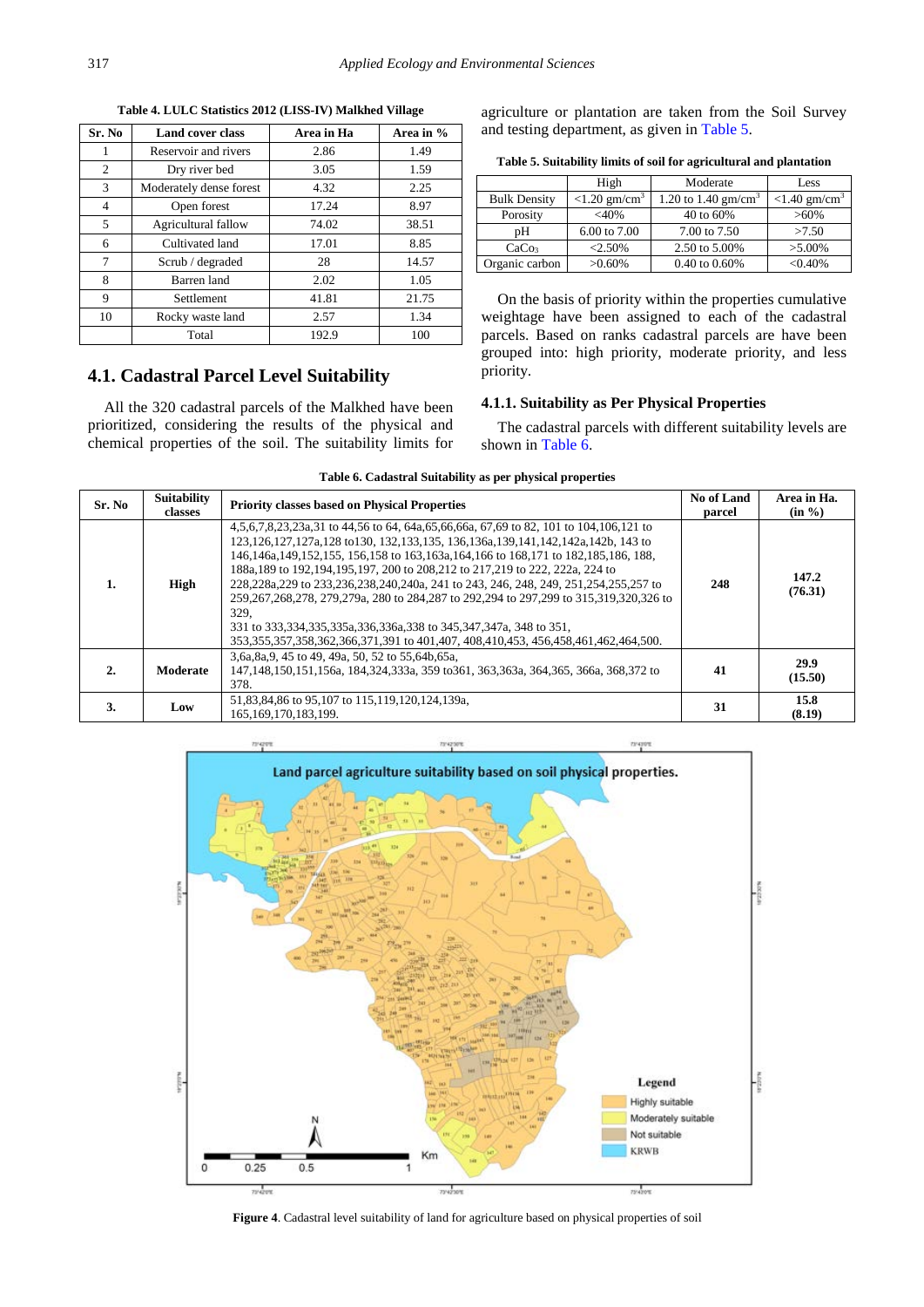The cadastral parcels with high suitability level cover an area of about 147.2 hectors with 248 cadastral parcels. In the Malkhed village 76.31% (147.31 ha.) all the area is highly suitable for agriculture or plantation except north western, north central and northeastern parts of Malkhed, which is due to proximity of the backwater of Khadakwasala dam. The southern parts also cannot be marked as highly suitable due to barren nature of land.

Moderate suitability is found in about 15.5 5 of the study region with 41 cadastral parcels. It is sited at north western, north central, northeastern parts and southern parts of Malkhed village.

Low: The cadastral parcels with low suitability as per physical properties covers 15.8 hectors (8.19%) area with 31 cadastral parcels. The low suitability for agriculture or plantation is located at the central eastern hilly parts of Malkhed, as seen from [Figure 4.](#page-5-3)

#### **4.1.2. Suitability as Per Chemical Properties**

The cadastral parcels with different suitability levels are shown in [Table 7.](#page-6-0) 

<span id="page-6-0"></span>

| Table 7. Cadastral Suitability as per chemical properties |                               |                                                                                                                                                                                                                                                                                                                                                                                                                                                                    |                      |                      |  |  |  |
|-----------------------------------------------------------|-------------------------------|--------------------------------------------------------------------------------------------------------------------------------------------------------------------------------------------------------------------------------------------------------------------------------------------------------------------------------------------------------------------------------------------------------------------------------------------------------------------|----------------------|----------------------|--|--|--|
| Sr. No                                                    | <b>Suitability</b><br>classes | <b>Priority classes based on Chemical Properties</b>                                                                                                                                                                                                                                                                                                                                                                                                               | No of Land<br>parcel | Area in Ha.          |  |  |  |
|                                                           | High                          | 3 to 6, 6a, 7, 8a, 9, 23, 23a, 32, 62, 64b, 66a, 67, 69, 71 to 84, 86 to 90, 113 to 115, 120 to<br>124.127a, 136a, 139a, 141.142, 142a, 142b, 144 to 146.<br>146a, 147, 149, 164, 175 to 186, 188, 188a, 189 to 192, 200 to 203, 208, 212 to 217, 219 to<br>222.222a.224 to 228, 228a.229 to 233.236.238.240.240a.<br>241 to 243, 246, 248, 249, 251, 254, 255, 257, 258, 268, 279a, 313, 314, 320,<br>349, 378, 400, 401, 407, 408, 410, 453, 456, 458, 461, 462. | 134                  | 85.3<br>$(44.23\%)$  |  |  |  |
|                                                           | Moderate                      | 8.31, 33 to 49.49a.50 to 56.64a.66, 70.91 to 93.101.112.119.126, 132.<br>133, 135, 136, 143, 148, 150 to 152, 155, 162, 163, 163a, 165, 169 to 174,<br>194,195,197,199,204 to 207, 259, 267,278,279 to 284, 287 to 292,294 to 297,299 to<br>306, 311, 312, 315, 319, 326, 347a, 348, 355, 357 to 359,<br>361.362.363a.364.368.391.464.                                                                                                                             | 110                  | 71.35<br>$(36.98\%)$ |  |  |  |
| 3                                                         | Low                           | 57 to 61,63 to 65,65a,94,95,102 to 104,106 to 111, 127 to 130,139, 156, 156a,158 to<br>161,166 to 168, 307 to 310,324,327 to 329,331 to 333, 333a,<br>334, 335, 335a, 336, 336a, 338 to 345, 347, 350, 351, 353, 360, 363, 365, 366a, 366a, 371 to<br>377.500.                                                                                                                                                                                                     | 76                   | 36.25<br>$(18.79\%)$ |  |  |  |

<span id="page-6-1"></span>The location of these cadastral parcels can be visualized in [Figure 5.](#page-6-1)



**Figure 5**. Cadastral level suitability of land for agriculture based on chemical properties of soil

It is clear from both the table and the map that the cadastral parcels with high suitability for agricultural activities, as grouped according to chemical properties, almost reduces to less than half of the total study region. These high suitability cadastral parcels cover an area around 85.3 hectors with 134 cadastral parcels. In the Malkhed village only 44.23% has been highly suitable for agriculture or plantation (as per chemical properties) because this is the area where organic carbon proportion is higher.

Moderate suitability of land parcels, as classified based on chemical properties, include an area of 71.35 hectors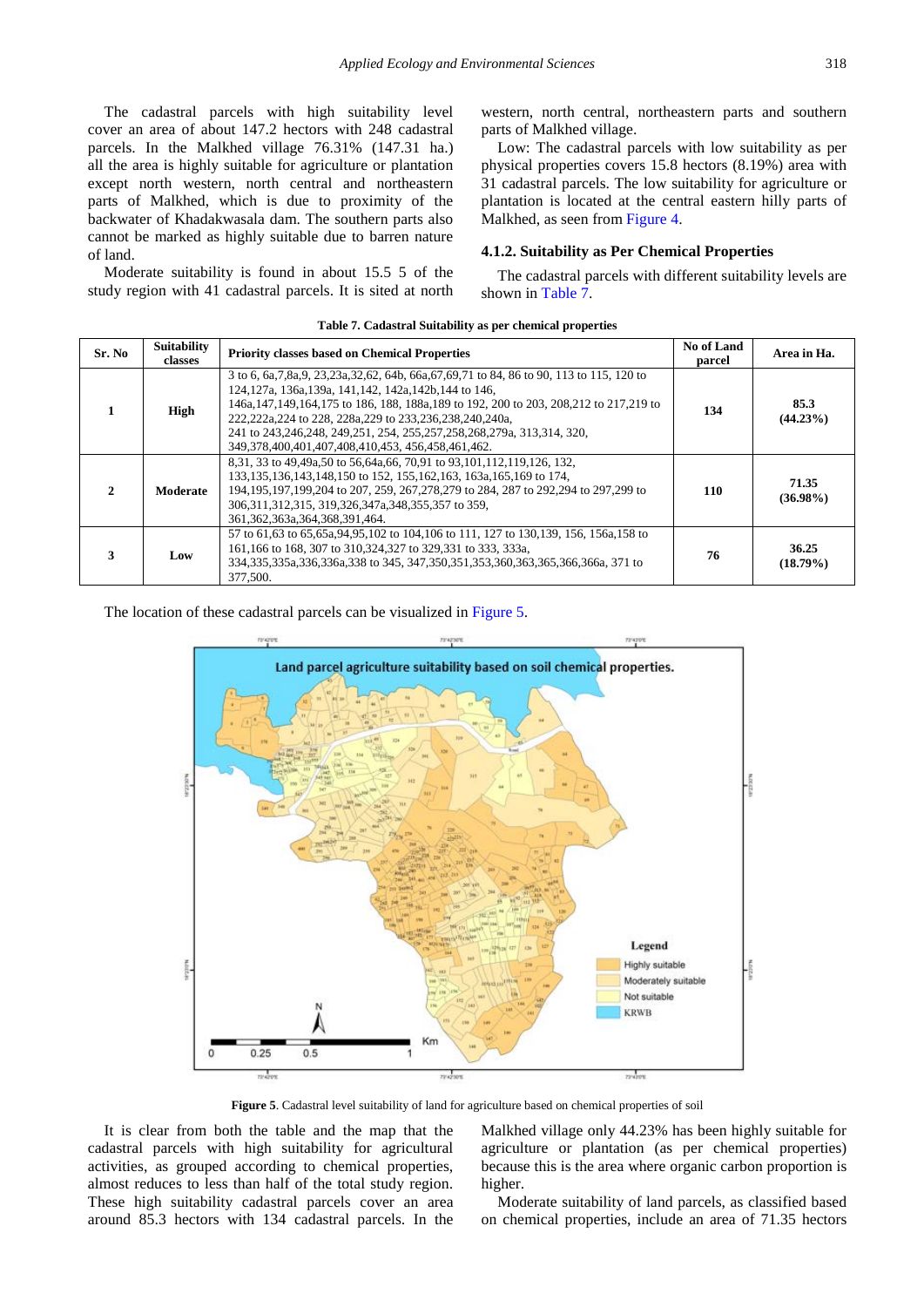(36.98%) with 110 cadastral parcels. It is sited along the farm lands of the Malkhed village.

The remaining cadastral parcels covering 18.79% of the total area (36.25 hectors) with 76 cadastral parcels is classified as land having very low suitability for agricultural activities. Due to intensive agriculture activity this area has now been rendered as unfit for agriculture or plantation.

#### **4.1.2. Suitability as Per Physical-Chemical Properties**

In order to assess the suitability of agricultural activities in Malkhed village based on both physical as well as chemical properties of the soil, priority classes of both the groups were integrated and a composite priority rank was assigned to all the cadastral parcels. The final priority classes were prepared based on the composite ranks of physical and chemical groups, as represented in [Table 8.](#page-7-0)

<span id="page-7-0"></span>

| Sr. No. | Latitudinal<br>Extent | Longitude<br>Extent | Cadastral parcel<br>Nos. | Priority classes<br>based on Physical<br>properties | Priority classes<br>based on Chemical<br>properties | Priority classes based on<br>Physical and Chemical<br>Properties |
|---------|-----------------------|---------------------|--------------------------|-----------------------------------------------------|-----------------------------------------------------|------------------------------------------------------------------|
|         | 18.395                | 73.699              | 3                        | Moderate                                            | High                                                | Moderate                                                         |
| 2       | 18.395                | 73.699              | $\overline{4}$           | High                                                | High                                                | High                                                             |
| 3       | 18.396                | 73.698              | 5                        | High                                                | High                                                | High                                                             |
| 4       | 18.395                | 73.699              | 6                        | High                                                | High                                                | High                                                             |
| 5       | 18.396                | 73.700              | 6                        | Moderate                                            | High                                                | Moderate                                                         |
| ٠       |                       | $\cdot$             |                          | ٠                                                   |                                                     | $\mathbf{r}$                                                     |
| 315     | 18.389                | 73.706              | 456                      | High                                                | High                                                | High                                                             |
| 316     | 18.388                | 73.707              | 458                      | High                                                | High                                                | High                                                             |
| 317     | 18.387                | 73.707              | 461                      | High                                                | High                                                | High                                                             |
| 318     | 18.387                | 73.706              | 462                      | High                                                | High                                                | High                                                             |
| 319     | 18.390                | 73.705              | 464                      | High                                                | Moderate                                            | Moderate                                                         |
| 320     | 18.393                | 73.702              | 500                      | High                                                | Less                                                | Moderate                                                         |

#### **Table 8. Composite ranks given based on both physical and chemical properties of soil**

The final land suitability map with associated statistics in different classes is given in [Figure 6](#page-7-1) and [Table 9.](#page-8-5) It is found from the analysis that in Malkhed village, only 33.44 % of the total area is highly suitable for agricultural or plantation activities. The cadastral parcels with high suitability levels cover an area of 64.5 hectors, located along the gentle slopes and lower extent of the farm land.

Moderately suitable land includes an area of 109.71 hectors or 56.87 %) with 182 cadastral parcels. It is sited along the farm lands of the Malkhed village. 31 cadastral parcels represented very low suitability of land useful for agricultural activities. These cadastral parcels cover 18.69 hectors (9.69%) area with 31 cadastral parcels. The immediate attention towards soil conservation measures is required in these cadastral parcels to preserve the land from further erosion and to alleviate natural hazards.

<span id="page-7-1"></span>

**Figure 6**. Cadastral-level land suitability for agriculture based on physical and chemical properties of soil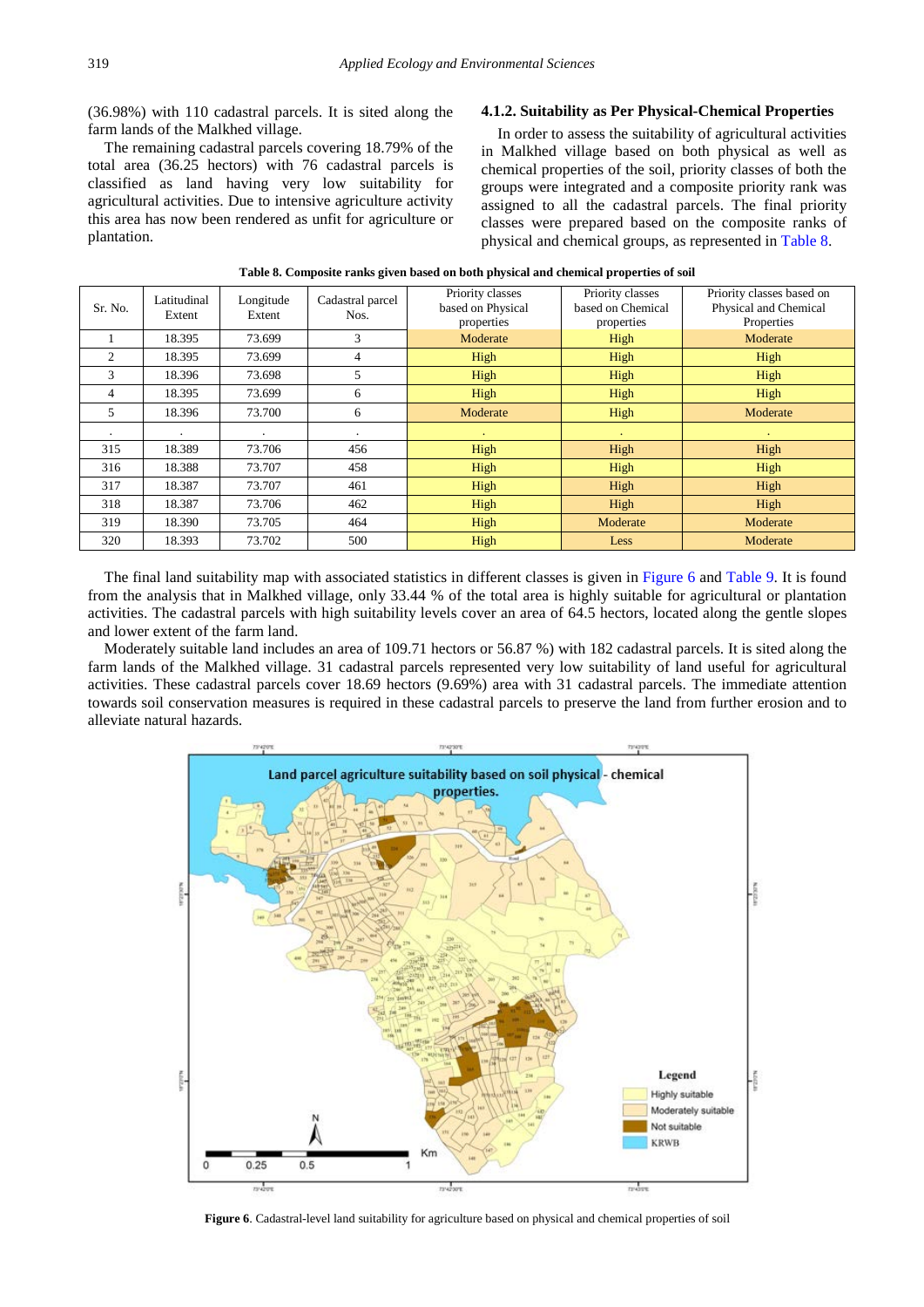**Table 9. Cadastral Suitability as per physical and chemical properties**

<span id="page-8-5"></span>

| Sr. No | <b>Suitability</b><br>classes | <b>Priority classes based on Physical and Chemical Properties</b>                                                                                                                                                                                                                                                                                                                                                                                                                                           | No of Land<br>parcel | Area in Ha.          |
|--------|-------------------------------|-------------------------------------------------------------------------------------------------------------------------------------------------------------------------------------------------------------------------------------------------------------------------------------------------------------------------------------------------------------------------------------------------------------------------------------------------------------------------------------------------------------|----------------------|----------------------|
|        | High                          | 4 to 6.7, 23, 23a, 32, 62, 66a, 67, 69, 71 to 82, 136a, 141, 142, 142a, 142b, 144 to<br>146.146a, 164.175 to 182.185.186.188.188a,189 to 192, 200 to 203, 208.212 to<br>217,219 to 222,222a, 224 to 228,228a,229 to 233, 236, 238, 240, 240a,241 to<br>243,246,248,249,251,254,255,257,258,268, 279a, 313,314,320,349,400,401,<br>407,408,410,453,456,458,461,462.                                                                                                                                          | 107                  | 64.50<br>$(33.44\%)$ |
|        | Moderate                      | 3,6a,8,8a,9,31,33 to 49,49a,50,52 to 61,63,64,64a,64b,65, 66,70,83,84,86 to 90,101<br>to 104, 106, 113 to 115, 120 to 124, 126, 127, 127 a, 128 to 130.<br>132,133,135,136,139,139a,143,147 to 152, 155, 156,158 to 163,163a,<br>166 to 168,171 to 174,183,184,194,195,197,204 to 207,259, 267,278,279 to<br>284,287 to 292,294 to 297,299 to 312,315,319,326 to 329,331 to 333 to<br>335,335a,336,336a,338 to 345,347,347a,348,350,351,353,355,357 to<br>359,361,362,363a,364,366,368,371,378,391,464,500. | 182                  | 109.71(56.87%)       |
|        | Low                           | 51.65a.91 to 95, 107 to 112.119.156a.165, 169.170.199.324, 333a.360.<br>363, 365, 366a, 372 to 377.                                                                                                                                                                                                                                                                                                                                                                                                         | 31                   | 18.69<br>$(9.69\%)$  |

## **5. Conclusions and Suggestions**

Based on the research work carried out of the study area following conclusions are made:

1. The village level maps showing several land form details would help in proper scientific developmental planning of the villages. High-resolution IRS P6 LISS-IV MX shows fabulous prospective to prepare the village level thematic maps.

2. Administrators need to be made aware about the benefits of this technology as it simplifies the decision making, planning and assessment process in a more scientific and logical manner.

3. It is useful to find out the drawbacks and potential of any area before going for any developmental activities. This information can be used to evaluate the capacity of the area for its shortcomings and therefore to improve the productivity. India is a developing country and for the development of Indian economy rural development is an important factor.

4. Spatial Information System covers various aspects including gathering data, solving problems arising from due to lack of micro level details, preparation of thematic maps like cadastral map, the maps of soil physical and chemical parameters of soil maps using ArcGIS platform.

5. For detail micro level it provides more precise information of each and every parcel of Cadastral map.

6. Malkhed Village is an agricultural area most the people in the village depends on agriculture but there are no market facilities, no bazaars, no market yards and no cold storages for the farmers. So, is highly recommended that there should be an immediate market for the farmers. The low suitability area can be used to developed agriculture supplementary business-like poultry farming, goat farming or constructions of cold storage/ warehouse etc.

Thus, for in-depth micro level planning of agriculture, present work is supportive as it gives more precise Gat wise information (land parcel) of the Malkhed village.

### **Acknowledgements**

We are thankful to S.P. College, Pune for providing research related facilities to carry out this research study, which also forms an important part of the doctoral thesis.

We are also thankful to Soil Survey Department, Pune, India Meteorological Department for supply of data. We are grateful to Pune Municipal Corporation, Pune for providing ancillary data. We thank Dr. A. M. Kandekar, Dr. A. N. Shelar and Ms. B. Das for their active participation in field data collection and in preparation of base layers. We are very thankful to Dr. Hemlata Patel for her valuable inputs during drafting. We thank anonymous referees for their critical review, comments and suggestions, which helped in improving the research work.

# **References**

- <span id="page-8-0"></span>[1] Sanjai, J. Parikh & Bruce, R. James, "Soil: The Foundation of Agriculture," *Nature Education Knowledge*, 3(10):2, 2012.
- <span id="page-8-1"></span>[2] Chanti, G., "Agriculture policy in India a study of the living conditions of rural villager's due to the green revolution, *International Journal of Scientific Research and Management*, 5(8), 2017. 863-6868.
- <span id="page-8-2"></span>[3] P. K. Sofie et al, "Organic Farming - Tradition reinvented," *Indian Journal of Traditional Knowledge.* Vol. 5(1), January 2006, pp. 139-142.
- <span id="page-8-3"></span>[4] Jenny, H., *Factors of Soil Formation: A System of Quantitative Pedology*. New York/London: McGraw-Hill, 281 pp. 1941.
- <span id="page-8-4"></span>[5] Thapa, R. B, Murayama, Y., "Image classification techniques in mapping urban landscape: a case study of Tsukuba city using AVNIR-2 sensor data." Tsukuba Geoenviron Sci. 3: 3-10, 2007.
- [6] Thapa, R. B, Murayama, Y., "Land evaluation for peri-urban agriculture using analytical hierarchical process and geographic information system techniques: a case study of Hanoi." Land Use Policy 25(2): 225-239, 2008.
- [7] Cengiz, T, Akbulak, C, "Application of analytical hierarchy process and geographic information systems in land-use suitability evaluation: a case study of Du mrek village (C anakkale, Turkey). *Int J Sustain Develop World Ecology* 16(4): 286-294, 2009.
- [8] Patil, V. D, Sankhua, R. N, Jain, R.K, "Analytic hierarchy process for evaluation of environmental factors for residential land use suitability." *Int J Comput Eng Res* 2(7): 182-189 (ijceronline.com), 2012.
- [9] Bagheri, M, Sulaiman, W.N.A, Vaghefi, N, "Land use suitability analysis using multi criteria decision analysis method for coastal management and planning: a case study of Malaysia." *J Environ Sci Technol* 5(5): 364-372, 2012.
- [10] Feizizadeh, B., Blaschke, T., "Land suitability analysis for Tabriz County, Iran: a multi-criteria evaluation approach using GIS." *J Environ Plan Manage* 56(1): 1-23, 2013.
- [11] Weerakoon, KGPK, "Suitability analysis for urban agriculture using GIS and multi-criteria evaluation." *Int J Agric Sci Technol* 2(2): 69-76, 2014.
- [12] Ullah, K.M, Mansourian, A., "Evaluation of land suitability for urban land-use planning: case study Dhaka City." *Trans GIS*. 2015.